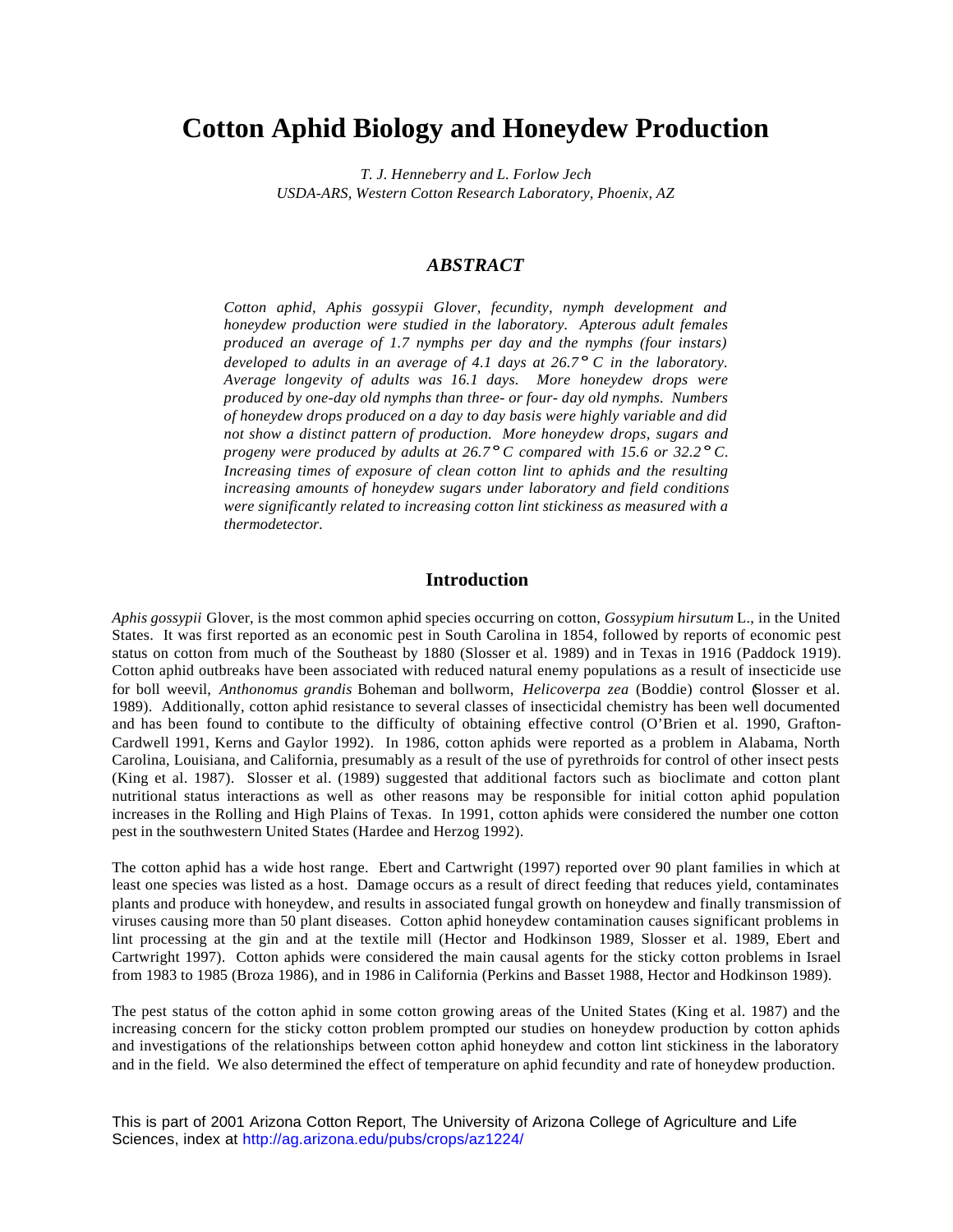#### **Methods and Materials**

Cotton aphids used in the laboratory studies were originally collected on cotton plants in fields near Phoenix, AZ. Subsequent generations have been cultured in the laboratory on cotton plants for over five years. Studies were conducted, except for temperature effects tests, in constant temperature boxes maintained at  $26.7 \pm 0.5^{\circ}$  C and 14:10 h L:D conditions. Newly emerged aphid nymphs were obtained by transferring apterous adult females to leaves of uninfested cotton plants. Nymphs were collected after 12 h and individuals placed in 3.8-cm diameter x 0.85-cm high leaf clip cages on intact cotton leaves on plants in the two-to-four-leaf stage of development. For honeydew lint stickiness studies, all lint samples were analyzed at the USDA-ARS Cotton Quality Research Station, Clemson, SC, using the thermodetector method described by Perkins and Brushwood (1994).

*Aphid development and reproduction*. Cages were checked daily following infestation with less than one-day-old nymphs, and the days when the first new progeny occurred was recorded. These were designated as the days of development from nymphal births to adults. Following the occurrence of adults, numbers of new nymphs found each day were recorded until the adults died. New nymphs were removed from the cages each day.

*Honeydew drops: numbers, collection, and sugar identification*. Leaf clip cages had snap-on removable polyethylene bottoms. Cage bottoms were removed each day and numbers of honeydew drops were counted. Honeydew was washed from the leaf-cage bottoms with 3 ml of warm deionized water and frozen. Frozen honeydew samples were lyophilized and reconstituted in 125 µl of deionized water. Sugars were determined using the high performance liquid chromatography (HPLC) methods of Hendrix and Wei (1994) and quantified by comparison with peaks of known sugar standards.

*Effects of temperature and host plant on aphid reproduction and honeydew excretion*. Individual adults were confined for ten days in leaf cages on plants and held in control temperature boxes at 15.6, 26.7 and 32.2° C. Progeny and honeydew drops were counted and honeydew collected daily and treated as preciously described for sugar analysis.

*Honeydew excreted by cotton aphids on lint in the laboratory.* Clear plastic boxes (93.5-cm long x 12.7-cm wide x 12.7-cm deep) were modified to enclose four- to six- leaf stage cotton seedlings growing in soil filled pots. Two, 5 cm diameter, muslin covered holes in the sides of each box provided ventilation. Openings of 0.63-cm wide x 2.54 cm long were cut in the middle and opposite each other in each of the bottom hinged halves of the boxes. The openings accommodated cotton-wrapped seedling stems when the box halves were closed. Each leaf had 50 to 100 aphids of mixed age nymphs and adults. Cotton lint samples (2.5 grams) were spread into a layer and equally distributed over the bottoms of the boxes. The cotton lint obtained from the Cotton Quality Research Station was selected based on consistent thermodetector counts of three or less (D. Brushwood, USDA-ARS, Cotton Quality Research Station, Clemson, SC; Personal Communication). Boxes with aphids were placed in randomized complete block designs in a 26.7° C constant temperature cabinet under 14:10 L:D conditions. Lint was removed from each of 10 boxes after 1, 3, 5, 7, and 9 d exposure periods. The lint from five of the boxes was analyzed using the thermodetector on each sampling date to determine the number of sticky spots.

*Statistical Analysis*. All data were analyzed using analysis of variance (ANOVA) (MSTAT-C 1988) for factorial treatments in randomized complete block designs. Means were separated, contingent on significant F tests, using the method of least significant differences at  $P \le 0.05$ . Regression analyses were conducted to determine relationships of times of lint exposure to aphid infestations and relationships of honeydew sugar to thermodetector counts (lint stickiness).

#### **Results**

*Aphid development and reproduction*. The average number of days from birth of nymphs to viviparous female adults as measured by the occurrence of newly born nymphs was  $4.1 \pm 0.1$  days (n = 51) at 26.7° C. Adults, on average, produced  $1.7 \pm 0.1$  nymphs per day (Figure 1). On average,  $1.5 \pm 0.1$  nymphs per day were produced on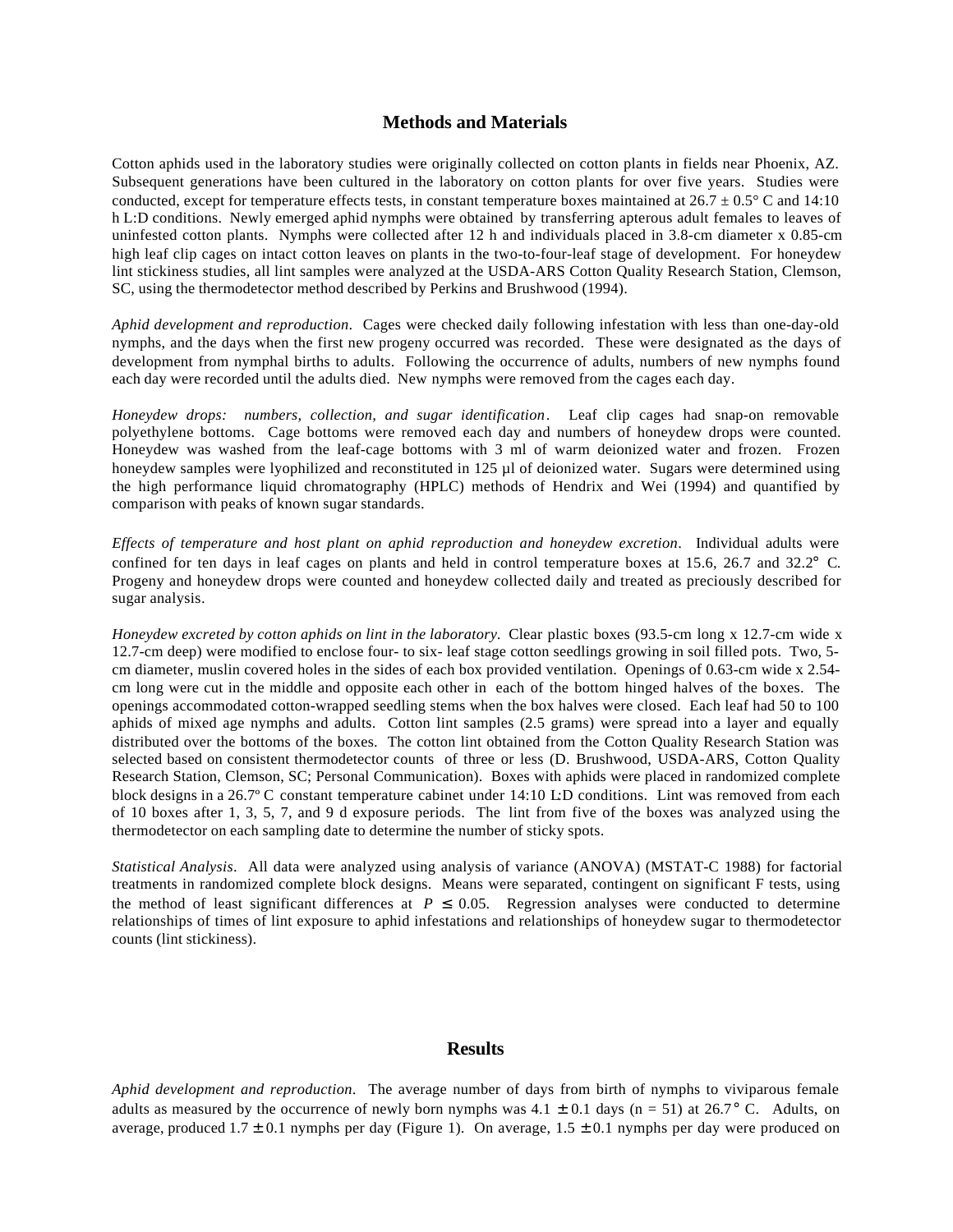the first day of adult life. Fecundity increased thereafter. Production peaks of  $2.9 \pm 0.3$  nymphs per day occurred on days three and five. Fecundity decreased on day 11 to  $< 1$  nymphs per day, increased to  $> 1$  nymph per day on days 12 to 14 and decreased thereafter to < 1 nymph per day for the remainder of the reproduction periods. Over 90% of the nymphs were produced from day one to day 18 of adult life. Nymph reproduction was sporadic after day 20 and numbers of nymphs produced ranged from 0 to 0.8 per day. The average longevity of adult females was 16.1  $\pm$  1.6 days (range 7 to 28 days).

*Honeydew drops: numbers, collection, and sugar identification*. Nymphs on days one, two, three and four of their life (first to fourth instars) averaged  $14.3 \pm 2.8$ ,  $11.9 \pm 2.6$ ,  $7.7 \pm 2.5$  and  $7.6 \pm 1.6$  honeydew drops per day (Table 1). The numbers of drops produced by one-day-old nymphs was significantly greater compared with three- or fourday-old nymphs but not two-day-old nymphs. Differences in numbers of drops produced by two-, three-, or fourday-old nymphs were not significantly different. Total sugars produced by 1 and 2 day-old nymphs were higher than those produced by 4 day-old nymphs.

*Effects of temperature on adult aphid reproduction and honeydew excretion.* More nymph progeny (1.47 ± 0.21) per day were produced at 26.7° C compared with 15.6° C (0.27  $\pm$  0.06) or 32.2° C (0.53  $\pm$  0.09) (Table 2). The average numbers 2.94  $\pm$  0.57 and 7.75  $\pm$  1.13 honeydew drops produced per aphid per day at 15.6 and 32.2° C, respectively, were significantly lower compared with 14.09  $\pm$  2.07 drops produced at 26.7° C. These numbers include some unknown numbers of drops and sugars produced by nymphs during the 24-h periods between observations. Results for total sugars in honeydew were similar.

*Cotton aphid honeydew excretion and cotton lint stickiness in the laboratory.* The numbers of thermodetector spots increased with increasing numbers of days of lint exposure to cotton aphids in ventilated plastic corsage boxes (Table 3). Results were similar for sugars except for the 7 day exposure. Thermodetector counts ranged from 2.00  $\pm$  0.54 for unexposed lint to 18.70  $\pm$  3.70 for lint exposed to aphids for nine days. The regression for thermodetector spots and days of exposure was significant ( $r^2 = 0.93$ , Figure 2).

# **Discussion**

Developmental time from cotton aphid nymph birth to adult (4.1 days at 26.7°C) in our studies was less than the five days at 27.5°C reported by Akey and Butler (1989). This is probably explained by the difference in temperature and because our nymphs could have varied from 0- to 12-h old when our tests were initiated. The first nymphs produced by adult females could have occurred any time during the 24-h intervals between observations. Our results for apterous cotton aphid fecundity agree with those reported by Akey and Butler (1989) at comparable temperatures. The fecundity results of O'Brien and Graves (1992) with alate cotton aphids also appear to be similar to our results. Additionally, as occurred in our studies, O'Brien and Graves (1992) noted high reproductive rate early compared to late in an aphid's life.

In the present studies, numbers of honeydew drops and associated honeydew sugars produced per individual aphid per day were highly variable. These results as well as those of the frequency of honeydew drop excretion per 24-h appear to agree with results of studies on many other aphid species characterizing aphid honeydew excretions as "continuous" and "discontinuous" with on and off excretion frequencies encountered (Auclair 1963). For eight aphid species, Büsgen (1891) reported 1.7 to 20 drops per aphid per 10-h and for four additional aphid species, Auclair (1963) found reports of 4.1 to 22.0 drops per aphid per 10-h. Our data for adult cotton aphids fall within these ranges.

The presence of cotton aphids or sweetpotato whiteflies, *Bemisia tabaci* type B (Gennadius) (=*B. argentifolii*), has been associated with over 80% of the sticky cotton problems at textile mills (Hector and Hodkinson 1989). The major sugar components of the honeydew from these insects (fructose, glucose, sucrose, trehalulose, and melezitose) have been applied individually and in various combinations to cotton lint under laboratory conditions (Henneberry et al. 2000). Sucrose, trehalulose, melezitose, fructose and glucose produce varying levels of lint stickiness as measured with the thermodetector. The ratios of the insect-produced sugars in honeydew, trehalulose and melezitose differ between cotton aphids and sweetpotato whitefly. A higher percentage of the total sugars in cotton aphid honeydew occurs as melezitose compared with trehalulose whereas the opposite is true for sweetpotato whitefly (Hendrix et al. 1992). Also, the largest oligosaccharides of cotton aphid honeydew are twice the size of the largest oligosaccharides in *B. tabaci* honeydew. Difference in the amounts of other sugars also occur, but the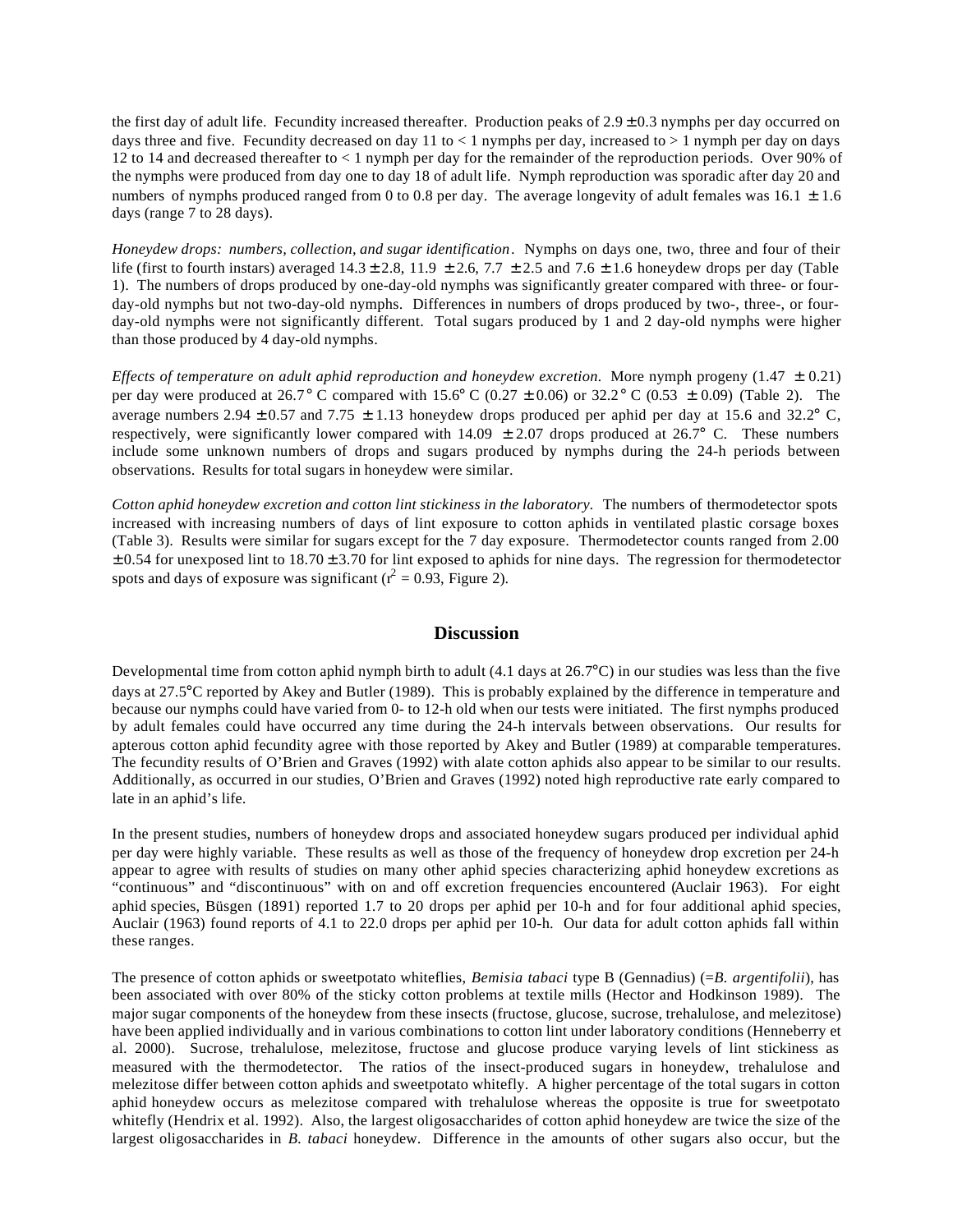significance of these differences in relation to the biology of the insects remains unknown. However, excessive amounts of honeydew of either species when deposited on cotton lint in the laboratory and in the field produces sticky cotton.

### **Literature Cited**

Akey, D. H., and G. D. Butler, Jr. 1989. Development rates and fecundity of apterous *Aphis gossypium* on seedlings of *Gossypium hirsutum.* Southwest. Entomol. 14: 295-299.

Auclair, J. L. 1963. Aphid feeding and nutrition. Ann. Rev. Entomol. 8: 439-491.

Broza, M. 1986. An aphid outbreak in cotton field in Israel. Parasitica. 14: 81-85.

Büsgen, M. 1891. Der Honigtau. Eine Biolegische studien an Pflanzen und Pflanzen läusen Z. Naturwiss (Jena). 25: 339-428.

Ebert, T. A., and B. Cartwright. 1997. Biology and ecology of *Aphis gossypii* Glover (Homoptera: Aphididae). Southwest. Entomol. 22: 116-153.

Grafton-Cardwell, E. E. 1991. Geographical and temporal variation in response to insecticides in various life stages of *Aphis gossypii* (Homoptera: Aphididae) infesting cotton in California. J. Econ. Entomol. 84: 741-749.

Hardee, D. D., and G. A. Herzog. 1992.  $45<sup>th</sup>$  annual conference on cotton insect research and control, pp. 626-644. *In* D. Herber and D. Richter [eds.] Proc. Beltwide Cotton Prod. Res. Conf., National Cotton Council of Am., Memphis, TN

Hector, D. J., and I. D. Hodkinson. 1989. Stickiness in cotton. CAB International, Oxon, UK, 43 pp.

Hendrix, D. L., and Y-A Wei. 1994. Bemisiose: an unusual trisaccharide in *Bemisia* honeydew. Carbohyd. Res. 253: 329-334.

Henneberry, T. J., L. Forlow Jech, D. L. Hendrix, and T. Steele. 2000. *Bemisia argentifolii* (Homoptera: Aleyrodidae): Honeydew and honeydew sugars relationships to sticky cotton. Southwest. Entomol. 25: 1-14.

Kerns, D. L., and M. J. Gaylor. 1992. Insecticide resistance in field populations of the cotton aphid (Homoptera: Aphididae). J. Econ. Entomol. 85: 7-8.

King, E. G., J. R. Phillips, and R. B. Head. 1987. 40<sup>th</sup> Annual conference report on cotton insect research and control, pp. 171-193. *In* J. M. Brown and D. A. Richter [eds.] Proc., Beltwide Cotton Prod. Res. Conf., Natl. Cotton Council of Am., Memphis, TN.

MSTAT-C. 1988. MSTAT-C, a microcomputer program for the design, management and analyses of agronomic research experiments. Michigan State Univ., East Lansing, MI.

O'Brien, P. J., and J. B. Graves. 1992. Insecticide resistance and reproduction biology of *Aphis gossypii* Glover. Southwest. Entomol. 17: 115-122.

O'Brien, P. J., D. D. Hardee, and E. E. Grafton-Cardwell. 1990. Screening of *Aphis gossypii* for insecticide tolerance, 1989. Insecticide and Acaracide Tests. 15: 254-255.

Paddock, F. B. 1919. The cotton or melon louse. Texas Agric. Exp. Stn. Bull. 257.

Perkins, H. H., Jr., and D. E. Brushwood. 1994. Interlaboratory evaluation of the thermodetector cottons stickiness test method, pp. 1189-1191. *In* D. A. Richter and J. Armour [eds.] Proc., Beltwide Cotton Prod. Res. Conf., Natl. Cotton Council of Am., Memphis, TN.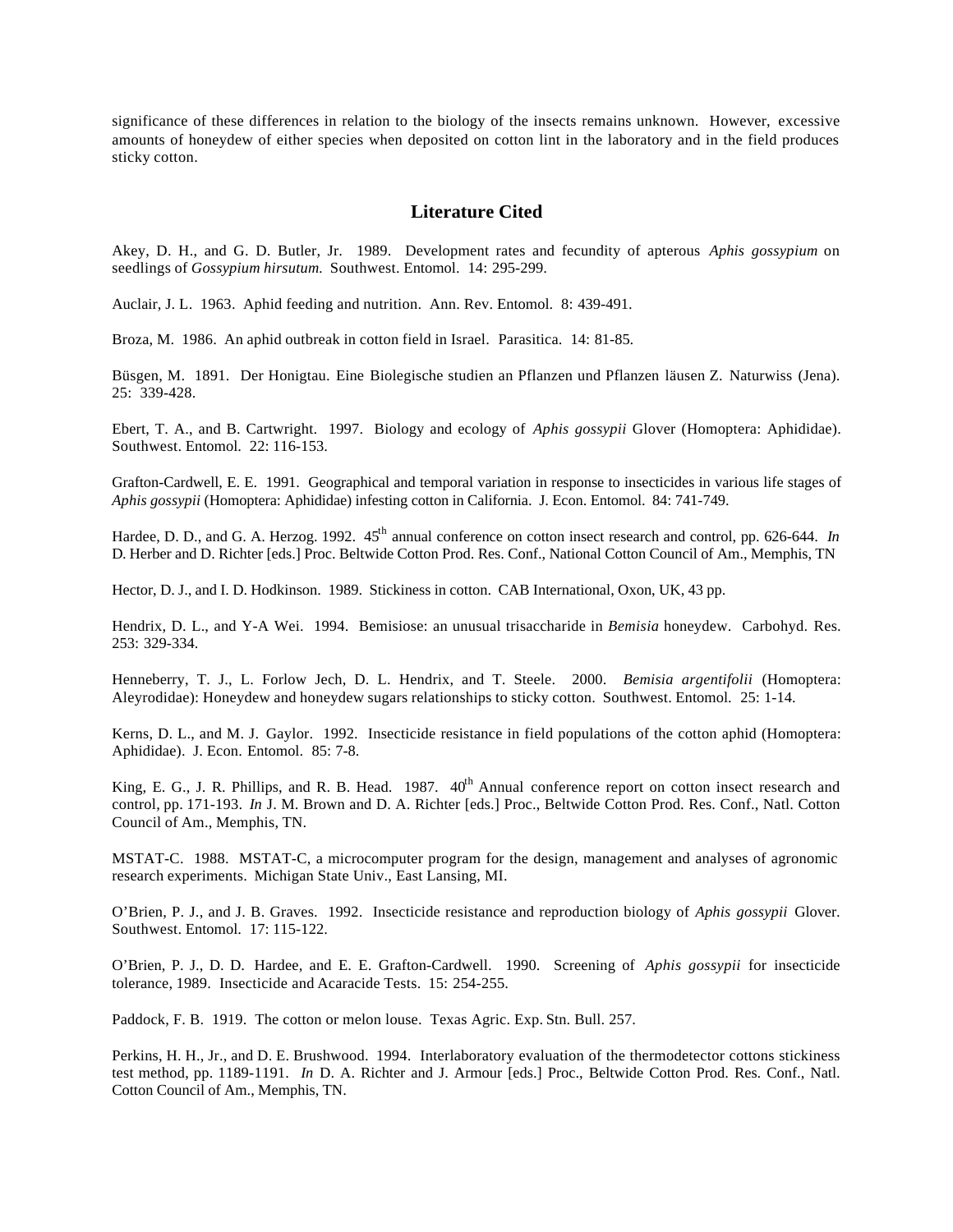Perkins, H. H., Jr., and D. M. Bassett. 1988. Variation in stickiness of variety test cottons – San Joaquin Valley, California, 1986, pp 135-136. *In* J. M. Brown and D. A. Richter [eds.] Proc., Beltwide Cotton Prod. Res. Conf., Natl. Cotton Council of Am., Memphis, TN.

Slosser, J. E., W. E. Pinchak, and D. R. Rummel. 1989. A review of known and potential factors affecting the population dynamics of the cotton aphid. Southwest. Entomol. 14: 302-312.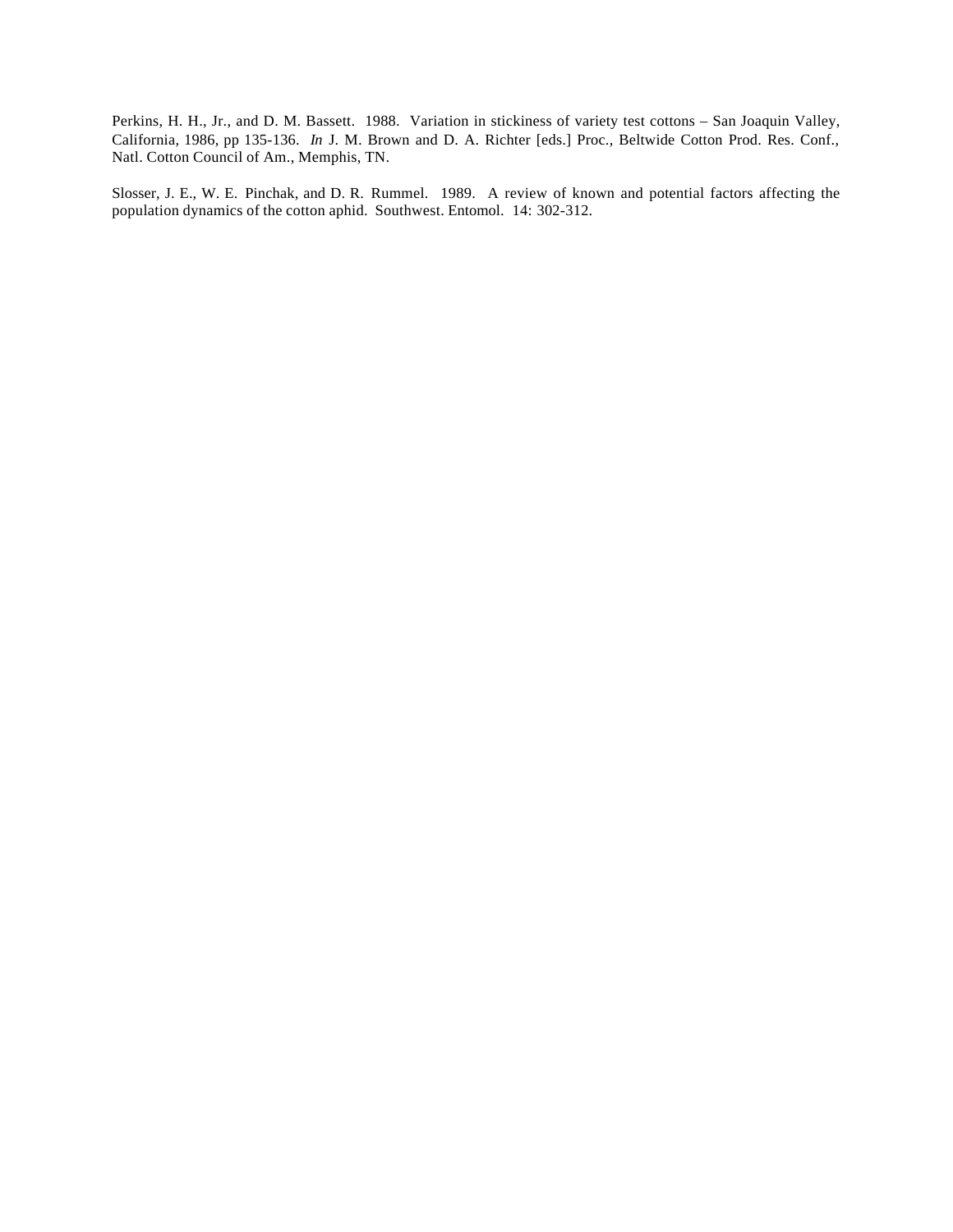## **Tables**

| Nymph age<br>(days)   | Drops <sup>a</sup><br>(No.) | Total <sup>b</sup><br>Sugar |
|-----------------------|-----------------------------|-----------------------------|
|                       | $14.30 \pm 2.80$ a          | $4.33 \pm 0.63$ a           |
|                       | $11.90 \pm 2.60$ ab         | $4.36 \pm 0.59$ a           |
|                       | $7.70 \pm 2.50$ b           | $3.88 \pm 0.67$ ab          |
| 4                     | $7.60 \pm 1.60$ b           | $2.99 \pm 0.44$ b           |
| $\mathbf{E}^\text{c}$ | 2.96                        | 2.85                        |

Table 1. Mean (± S.E.) Numbers of Honeydew Drops and Micrograms of Honeydew Sugars Produced Per Cotton Aphid Nymph Per Day.

F 2.96 2.85 a Means of 42 individual aphids. Means not followed by the same letter are significantly different. Method of least significant differences  $P \le 0.05$ .

<sup>b</sup> Includes glucose, fructose, trehalulose, sucrose and melezitose.

<sup>c</sup> df = 3, 114;  $P \le 0.05$  for all analyses.

Table 2. Mean (± S.E.) Numbers of Progeny and Honeydew Drops and Honeydew Sugars Produced Per Day by Cotton Aphids Feeding on Cotton at Different Temperatures.

|           | Number per day <sup>a</sup> |                    |                                                  |
|-----------|-----------------------------|--------------------|--------------------------------------------------|
| Temp (°C) | Progeny                     | Honey drops        | Total Sugars ( $\mu$ g / day/aphid) <sup>a</sup> |
| 15.6      | $0.27 \pm 0.06$ b           | $2.94 \pm 0.57$ c  | $0.05 \pm 0.01$ b                                |
| 26.7      | $1.47 \pm 0.21$ a           | $14.09 \pm 2.07$ a | $3.39 \pm 0.49$ a                                |
| 32.2      | $0.53 \pm 0.09$ b           | $7.75 \pm 1.13$ b  | $1.01 \pm 0.40$ b                                |
| E         | 28.0                        | 18.4               | 18.1                                             |

<sup>a</sup> Means of 10 individuals for 7 days. Means not followed by the same letter are significantly different. Method of least significant differences  $P \le 0.05$ .

<sup>b</sup> Includes glucose, fructose, trehalulose, sucrose and melezitose.

Table 3. Mean (± S.E.) Micrograms of Cotton Aphid Honeydew Sugars Per Gram of Cotton Lint Following Exposure to Infested Cotton Seedlings in Clear Plastic Boxes in the Laboratory.

| Days Exposed | Total Sugars <sup>a</sup>  | <b>Thermodetector Counts</b> |
|--------------|----------------------------|------------------------------|
|              | $600.1 \pm 24.4 \text{ c}$ | $2.00 \pm 0.5$ d             |
|              | $746.6 \pm 16.4 \text{ c}$ | $7.50 \pm 1.3$ cd            |
|              | $719.4 \pm 79.8$ c         | $9.30 \pm 1.5$ bc            |
|              | $1003.9 \pm 74.4$ ab       | $15.00 \pm 2.6$ ab           |
|              | $779.2 \pm 97.1$ bc        | $16.30 \pm 2.2 a$            |
| 9            | $1135.4 \pm 134.0$ a       | $18.70 \pm 3.7$ a            |
| $E_0$        | 5.5                        |                              |

a Means of 10 replicates in the same column not followed by the same letter are significantly different. Method of least significant differences  $P \le 0.05$ .

 $b$  df = 5,45;  $P \le 0.05$  for all analyses. Includes glucose, fructose, trehalulose, sucrose and melezitose.